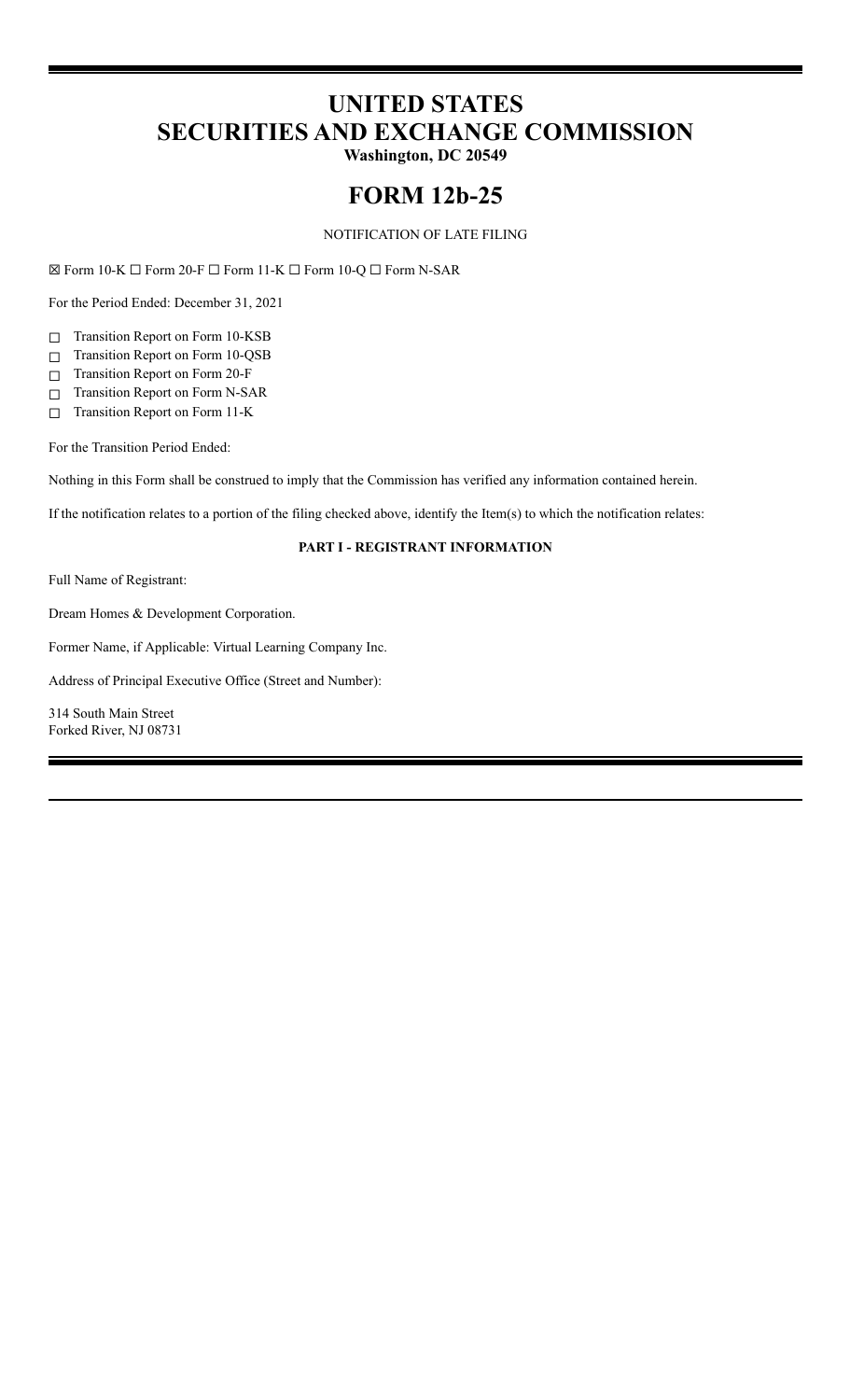#### **PART II - RULES 12b-25 (b) AND (c)**

If the subject report could not be filed without reasonable effort or expense and the registrant seeks relief pursuant to Rule 12b-25(b), the following should be completed. (Check box if appropriate)

 $\Box$  (a) The reasons described in reasonable detail in Part III of this form could not be eliminated without unreasonable effort or expense;

☒ (b) The subject annual report or semi-annual report, transition report on Form 10-K, Form 20-F, 11-K or Form N-SAR, or portion thereof will be filed on or before the fifteenth calendar day following the prescribed due date; or the subject Quarterly report or transition report on Form 10-QSB, or portion thereof, will be filed on or before the fifth calendar day following the prescribed due date; and

 $\Box$  (c) The accountant's statement or other exhibit required by Rule 12b-25(c) has been attached (if applicable)

#### **PART III - NARRATIVE**

The Registrant is in the process of compiling information for the quarter ending December 31, 2021 for the Form 10-K, all of which information has not yet been received.

## **PART IV - OTHER INFORMATION**

(1) Name and telephone number of person to contact in regard to this notification:

Chris Dieterich, Esq.: (310) 312-6888.

(2) Have all or other periodic report required under section 13 or 15(d) of the Securities Exchange Act of 1934 or section 30 of the Investment Company act of 1940 during the preceding 12 months or for such shorter period that the registrant was required to file such report(s) been filed? If the answer is no, identify report(s).

☒ Yes ☐ No

(3) Is it anticipated that any significant change in results of operations from the corresponding period for the last fiscal year will be reflected by the earnings statements to be included in the subject report or portion thereof?

☐ Yes ☒ No